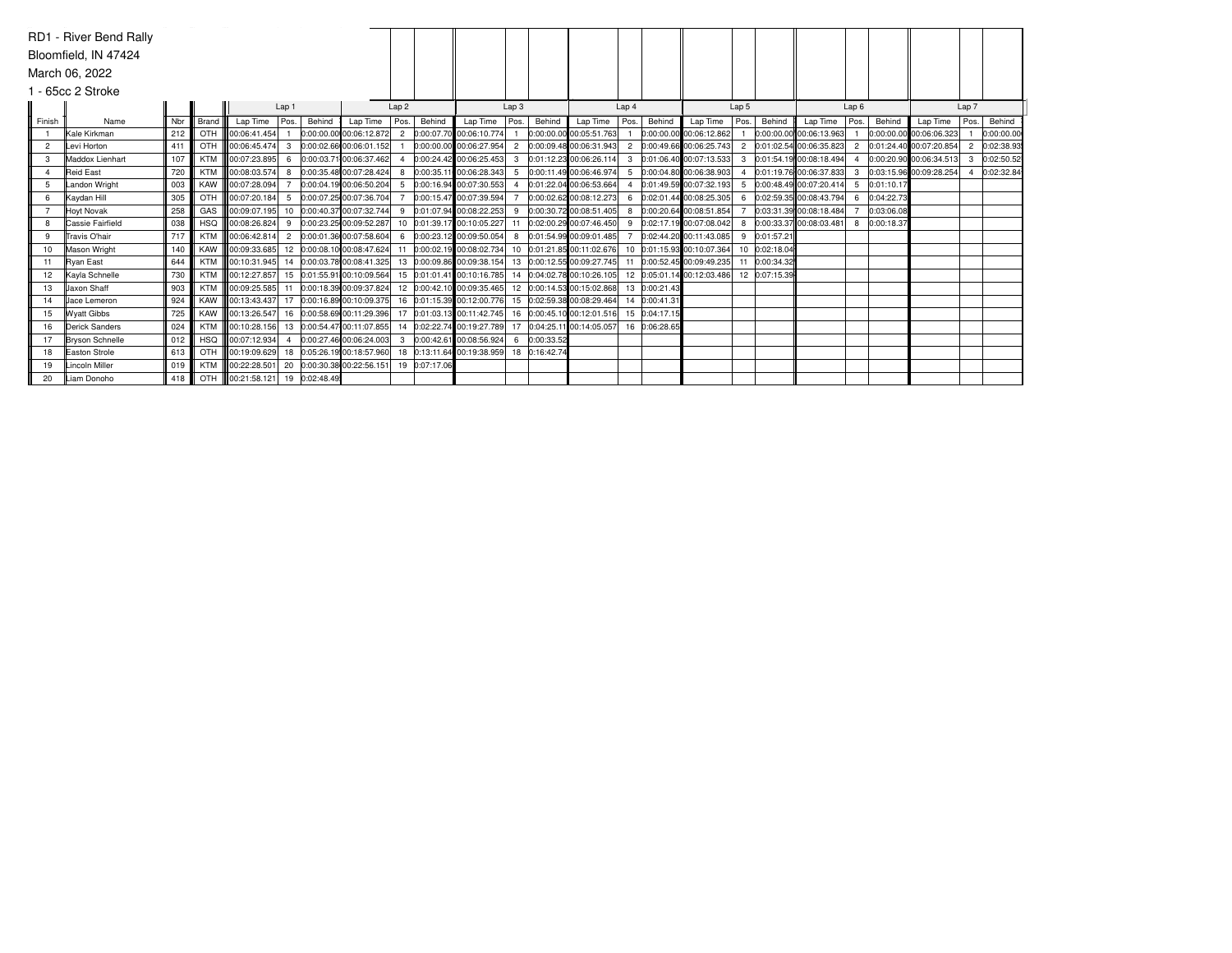|        | RD1 - River Bend Rally |       |           |                    |       |        |                         |      |            |                         |                  |            |                         |                  |            |                         |       |            |          |      |        |          |       |        |
|--------|------------------------|-------|-----------|--------------------|-------|--------|-------------------------|------|------------|-------------------------|------------------|------------|-------------------------|------------------|------------|-------------------------|-------|------------|----------|------|--------|----------|-------|--------|
|        | Bloomfield, IN 47424   |       |           |                    |       |        |                         |      |            |                         |                  |            |                         |                  |            |                         |       |            |          |      |        |          |       |        |
|        | March 06, 2022         |       |           |                    |       |        |                         |      |            |                         |                  |            |                         |                  |            |                         |       |            |          |      |        |          |       |        |
|        | 2 - 110cc 4 Stroke     |       |           |                    |       |        |                         |      |            |                         |                  |            |                         |                  |            |                         |       |            |          |      |        |          |       |        |
|        |                        |       |           |                    | Lap 1 |        |                         | Lap2 |            |                         | Lap <sub>3</sub> |            |                         | Lap <sub>4</sub> |            |                         | Lap 5 |            |          | Lap6 |        |          | Lap 7 |        |
| Finish | Name                   | Nbr   | l Brand I | Lap Time           | Pos.  | Behind | Lap Time                | Pos. | Behind     | Lap Time                | Pos.             | Behind     | Lap Time                | Pos.             | Behind     | Lap Time                | Pos.  | Behind     | Lap Time | Pos. | Behind | Lap Time | Pos.  | Behind |
|        | Eli Carrico            | 661   |           | HON 00:08:20.985   |       |        | 0:00:00.00 00:09:34.015 |      |            | 0:00:00.00 00:11:35.865 |                  |            | 0:00:00.00 00:12:46.406 |                  |            | 0:00:00.00 00:12:49.617 |       | 0:00:00.00 |          |      |        |          |       |        |
|        | Grayson Hayes          | 123   |           | HON 100:10:48.476  |       |        | 0:02:27.49 00:15:07.147 |      |            | 0:01:07.97 00:14:05.777 |                  |            | 0:01:40.95 00:14:45.817 |                  | 0:12:29.94 |                         |       |            |          |      |        |          |       |        |
|        | Easton Schnelle        | 129   |           | OTH 100:12:21.327  |       |        | 0:01:32.85 00:12:26.326 |      |            | 0:06:52.65 00:13:32.796 |                  |            | 0:08:49.58 00:17:07.159 |                  | 0:00:40.39 |                         |       |            |          |      |        |          |       |        |
|        | Gage Dixon             | 050   |           | KTM 100:14:02.158  |       |        | 0:01:40.83 00:18:33.539 |      |            | 0:06:40.07 00:20:20.079 |                  | 0:12:54.37 |                         |                  |            |                         |       |            |          |      |        |          |       |        |
|        | Mason Ingram           | 808   |           | GAS 100:17:24.220  |       |        | 0:03:22.06 00:20:45.049 |      | 0:05:33.57 |                         |                  |            |                         |                  |            |                         |       |            |          |      |        |          |       |        |
|        | Gideon Cruthis         | 600   |           | HON 00:20:14.021   |       |        | 0:02:49.80 00:26:22.082 |      | 0:08:26.83 |                         |                  |            |                         |                  |            |                         |       |            |          |      |        |          |       |        |
|        | <b>Jaxson Lemeron</b>  | $116$ |           | YAM   00:25:46.313 |       |        | 0:05:32.29 00:27:28.903 |      | 0:06:39.11 |                         |                  |            |                         |                  |            |                         |       |            |          |      |        |          |       |        |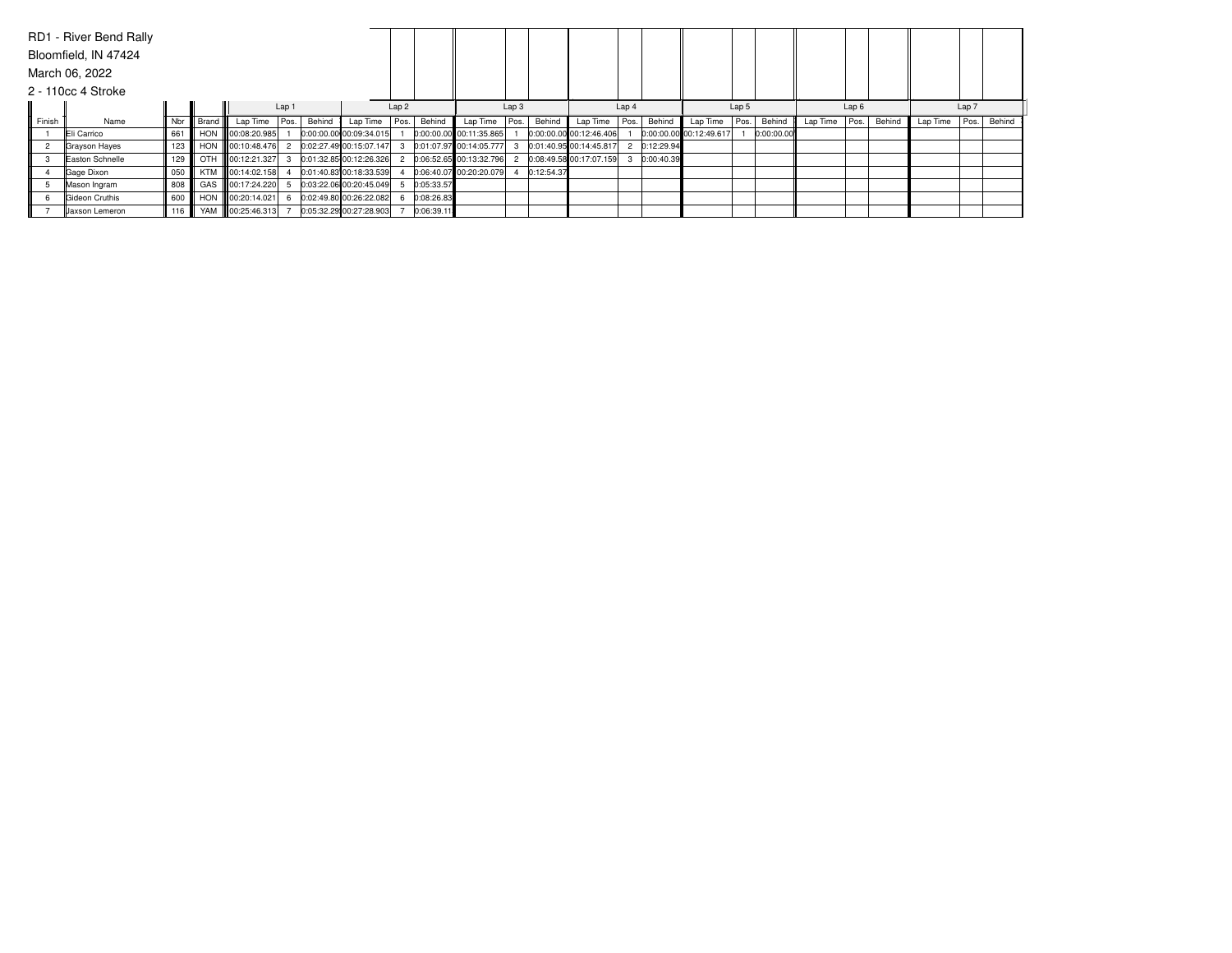|        | RD1 - River Bend Rally |    |             |                  |                  |        |                         |                  |        |                         |                  |        |                         |                  |        |                         |       |             |               |                  |        |          |       |             |
|--------|------------------------|----|-------------|------------------|------------------|--------|-------------------------|------------------|--------|-------------------------|------------------|--------|-------------------------|------------------|--------|-------------------------|-------|-------------|---------------|------------------|--------|----------|-------|-------------|
|        | Bloomfield, IN 47424   |    |             |                  |                  |        |                         |                  |        |                         |                  |        |                         |                  |        |                         |       |             |               |                  |        |          |       |             |
|        | March 06, 2022         |    |             |                  |                  |        |                         |                  |        |                         |                  |        |                         |                  |        |                         |       |             |               |                  |        |          |       |             |
|        | 3 - 50cc 2 Stroke      |    |             |                  |                  |        |                         |                  |        |                         |                  |        |                         |                  |        |                         |       |             |               |                  |        |          |       |             |
|        |                        |    |             |                  | Lap <sub>1</sub> |        |                         | Lap <sub>2</sub> |        |                         | Lap <sub>3</sub> |        |                         | Lap <sub>4</sub> |        |                         | Lap 5 |             |               | Lap <sub>6</sub> |        |          | Lap 7 |             |
| Finish | Name                   |    | Nbr   Brand | Lap Time         | Pos.             | Behind | Lap Time Pos.           |                  | Behind | Lap Time   Pos.         |                  | Behind | Lap Time                | Pos.             | Behind | Lap Time                |       | Pos. Behind | Lap Time Pos. |                  | Behind | Lap Time |       | Pos. Behind |
|        | Benjamin Wright        | 18 |             | KTM 00:09:38.356 |                  |        | 0:00:00.00 00:08:20.894 |                  |        | 0:00:00.00 00:09:48.145 |                  |        | 0:00:00.00 00:12:37.106 |                  |        | 0:00:00.00 00:11:31.206 |       | 0:00:00.00  |               |                  |        |          |       |             |